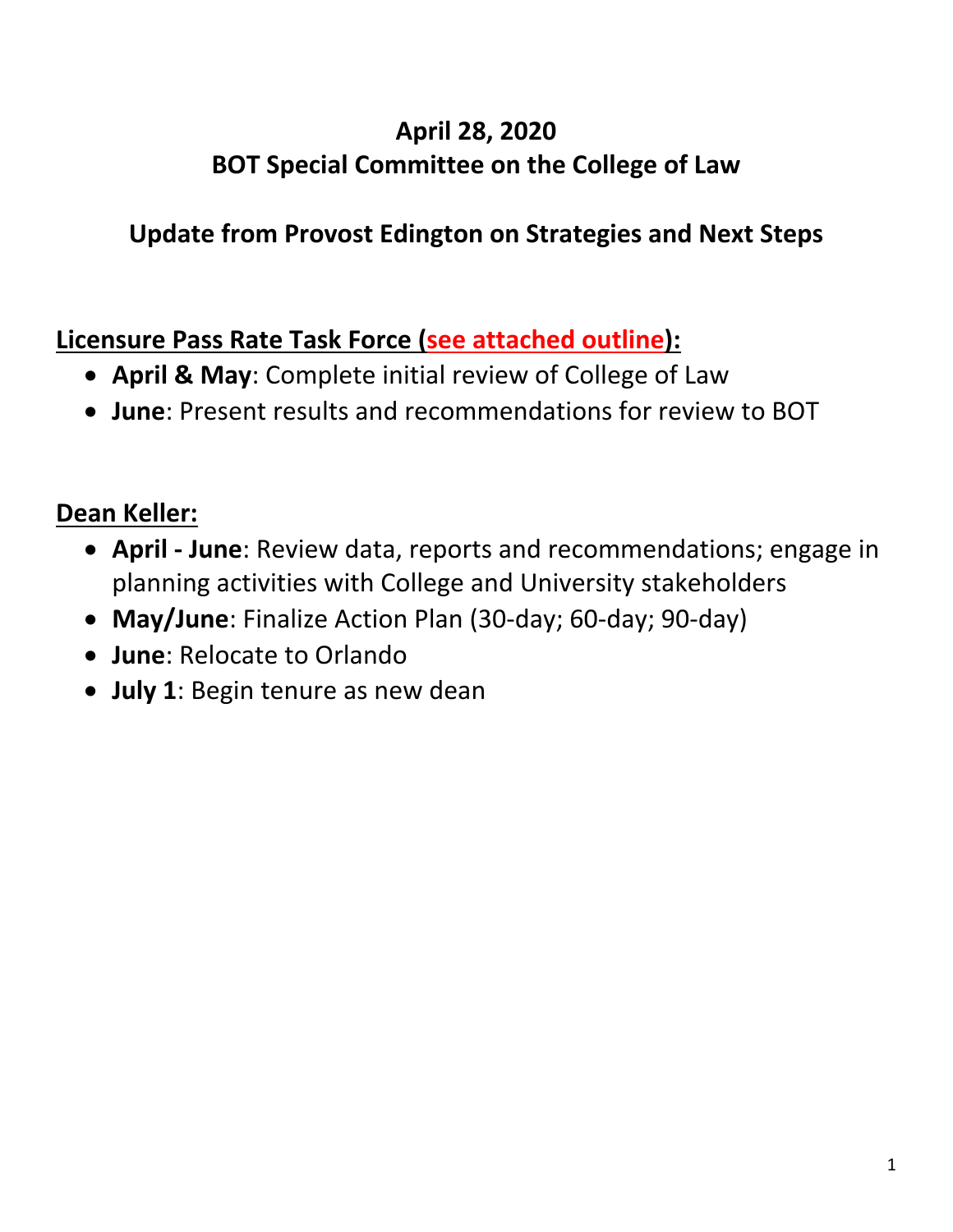## **Licensure Pass Rate Task Force – Overview**

### **Purpose**:

- Established by Provost Edington in Fall 2019 to conduct an in-depth evaluation of each program and generate actionable recommendations to increase performance of first-time takers on licensure exams
- Provide ongoing monitoring and evaluation of program outcomes and achievement of goals

### **Areas of Initial Focus:**

• Physical Therapy

**Components of Phase I Evaluation:**  • Review and evaluate:

• Law

• Nursing • Pharmacy

## **Critical Factors for Student Success**

- Foundational Skills
- Faculty Pedagogy
- Academic Support
- Curricula
- Clinical Experiences
- Culture
- Program Leadership
- Professional Development
	- o Faculty
	- o Staff
	- o Students
- Admissions criteria Program and course curricula Academic support services Organizational structures and staffing levels Pedagogy Professional development approaches Historical data and student success outcomes Feedback from stakeholders Policies, procedures and practices
- Use external consultants to evaluate programs and provide recommendations for improvement
- Identify best practices and effective strategies in place at model programs across the state and nation

#### **Members of Licensure Pass Rate Task Force:**

- Maurice Edington (Chair)
- Carl Goodman (Co-chair)
- Nicky Boothe (Law)
- Reginald Mitchell (Law)
- Cynthia Hughes Harris (Allied Health Sciences/Physical Therapy)
- Dawn Brown-Cross (Physical Therapy)
- Mary Graham (Nursing)
- Sevilla Bronson (Nursing)
- Johnnie Early (Pharmacy)
- Jocelyn Spates (Pharmacy)
- Sundra Kincey (Academic Affairs)
- Beverly Barrington (Strategic Planning, Analysis and IE)
- Melanie Wicinski (Assessment)
- Lewis Johnson (Academic Affairs)
- Kelley Bailey (Faculty Representative)
- Naquita Manning (Faculty Representative)

#### **Frequency of Meetings:**

• Weekly

#### **Licensure Pass Rate Goals:**

• Achieve and sustain first-time licensure pass rates that meet or exceed state/national benchmarks